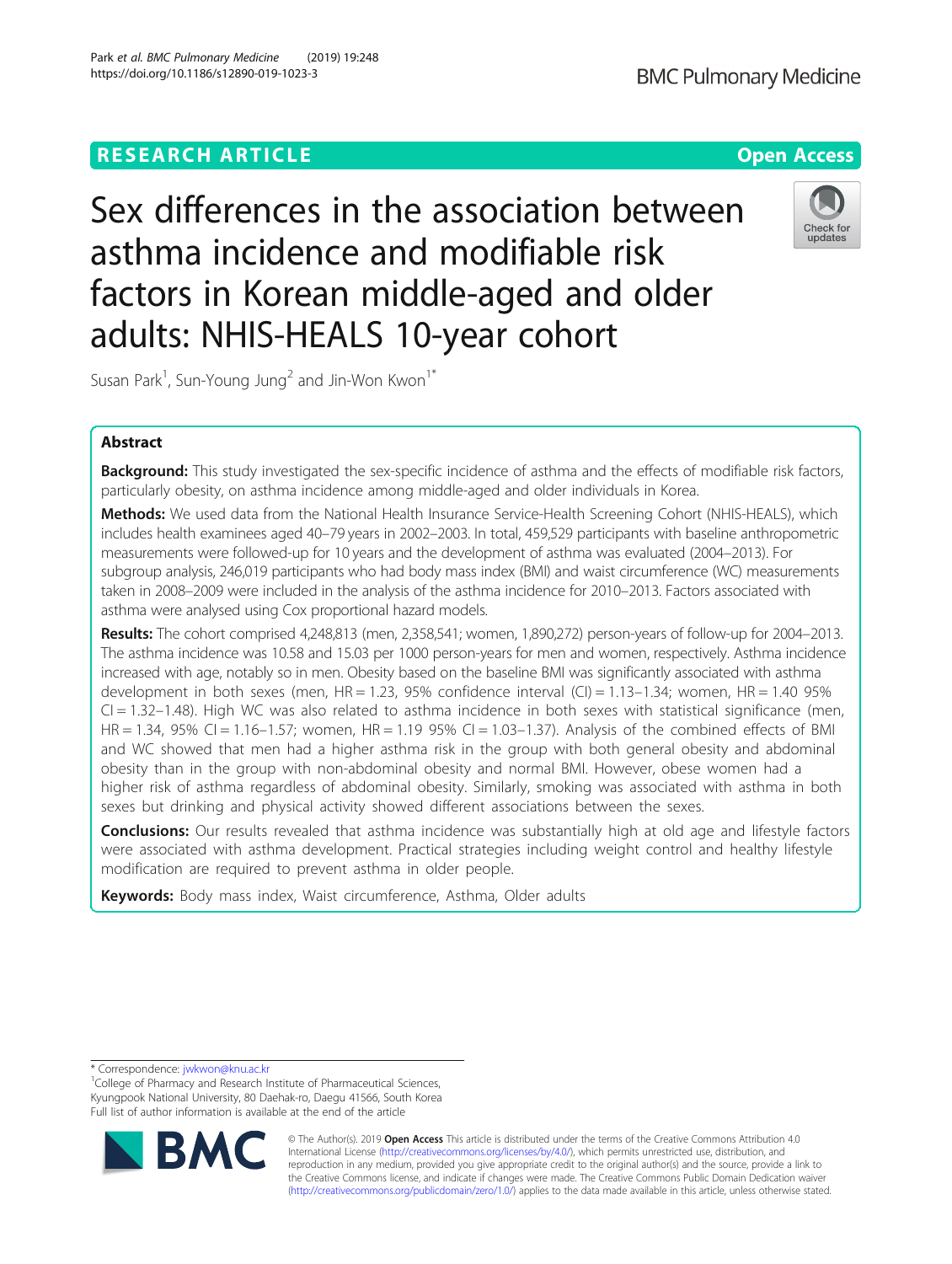# Background

Asthma in older adults is a serious health problem, particularly in conjunction with the rapid aging of society [[1\]](#page-8-0). The prevalence of asthma among older adults is substantially high (range, 4.5–12.7%) [\[2,](#page-8-0) [3](#page-8-0)], even though asthma is more likely to be underdiagnosed and undertreated [[4\]](#page-8-0). Moreover, older patients with asthma are more likely to be hospitalised and have a higher death rate than their younger counterparts [\[5,](#page-8-0) [6\]](#page-8-0). Consequently, the burden of asthma increases with age in adult individuals and this is more apparent among elderly individuals [[7,](#page-8-0) [8](#page-8-0)]. Nevertheless, basic epidemiological data on the prevention and treatment of asthma among older adults are limited [[2,](#page-8-0) [9\]](#page-8-0).

Lifestyle factors such as smoking, drinking and physical activity are reportedly modifiable risk factors for adult asthma. However, there are inconsistencies in their associations according to sex [\[10\]](#page-8-0). Two previous longitudinal studies reported that physical activity was not associated with asthma incidence among middle-aged and older women [[11,](#page-8-0) [12](#page-8-0)], whereas a Finnish cohort study showed that physical activity had a protective effect on asthma onset in men [\[10](#page-8-0)]. Furthermore, previous studies have indicated the possibility of sex differences in the effects of smoking and drinking on asthma development [[13,](#page-8-0) [14](#page-8-0)], but the available population-based studies are insufficient, particularly for older people.

Obesity is another well-known modifiable risk factor for asthma  $[15–27]$  $[15–27]$  $[15–27]$  $[15–27]$  $[15–27]$ ; however, age- and sex-related differences in the obesity–asthma association have not been fully elucidated. Although the adverse effects of high body mass index (BMI) were more evident among elderly subjects than young and middle-aged participants in a recent study  $[15]$  $[15]$ , data on the association between obesity and asthma in older adults remains sparse. In terms of sex, some cohort studies have shown sexspecific associations between high BMI and asthma development in women  $[16–21]$  $[16–21]$  $[16–21]$  and men  $[22]$  $[22]$ . However, others have reported a similar relationship between BMI and asthma for both sexes [\[23](#page-8-0)–[27\]](#page-8-0).

BMI is a commonly employed tool for measuring obesity in adults. However, it cannot reflect the distributions of lean mass and fat in body compartments, which are significantly influenced by age and sex [\[28](#page-8-0), [29](#page-9-0)]. Alternatively, waist circumference (WC) is used as a stronger predictor of visceral adipose tissue (VAT), which is more metabolically active than fat at other sites [\[30,](#page-9-0) [31](#page-9-0)] compared to BMI  $[32, 33]$  $[32, 33]$  $[32, 33]$  $[32, 33]$  $[32, 33]$ . To this end, using both WC and BMI to measure obesity is recommended [\[34,](#page-9-0) [35](#page-9-0)]. However, few studies have taken advantage of both BMI and WC to assess the risk of asthma [\[36](#page-9-0)–[39\]](#page-9-0).

Therefore, this study aimed to assess the asthma incidence according to both age and sex while also investigating the sex-specific associations between modifiable

risk factors and asthma incidence in Korean middleaged and older adults. In particular, the association between obesity and asthma using individual and combined measurements of BMI and WC was explored.

# Methods

# Study participants

The National Health Insurance Service–Health Screening Cohort (NHIS-HEALS) is a cohort comprising a 10% random sample  $(n = 514,866)$  from all health-screened participants aged 40–79 years from 2002 to 2003 [\[40](#page-9-0)]. The NHIS provides biennial health screening programmes (annually for manual workers) for insured individuals and their dependents aged ≥40 years. This NHIS covers approximately 97% (Medicaid, approximately 3%) of Korea's entire population and the participation rate among the eligible population in the NHIS health screening programme was 74.8% in 2014 [[40](#page-9-0)]. The screening programme included anthropometric measurements, laboratory assessments of blood and urine samples, and the administration of questionnaires about health behaviours. The NHIS-HEALS contains data on health screening, insurance eligibility status, household income, demographic information, medical treatments and mortality information, such as the cause and date of death, for 2002–2013.

Except for participants without BMI measurements  $(n = 516)$ , the number of participants who had their BMIs measured from 2002 to 2003 was 514,350. Among them, participants who had extreme BMI values  $(n = 17)$ and those who had a diagnosis of asthma ( $n = 53,779$ ) or had died ( $n = 1025$ ) in 2002–2003 were excluded. Finally, 459,529 participants in total were analysed as the baseline study sample.

The measurement of WC was first included in NHIS-HEALS in 2008. Therefore, we selected 246,019 out of 459,529 participants for subgroup analysis to investigate the combined effects of BMI and WC on asthma after excluding participants with missing WC or BMI values in 2008–2009 ( $n = 91,391$ ) and those who had an asthma diagnosis ( $n = 106,274$ ) or had died ( $n = 15,845$ ) before the follow-up period (Fig. [1](#page-2-0)).

In the sample selection process, we excluded patients with an asthma diagnosis regardless of drug prescriptions to rule out the possibility of pre-existing asthma before the follow-up period.

## Measures

A newly diagnosed asthma case was defined as someone who has both an asthma diagnosis and a prescription for asthma drugs to increase diagnosis accuracy [\[41](#page-9-0)]. Asthma diagnoses were assessed using the J45 or J46 ICD-10 codes (International Classification of Disease, 10th Edition) in medical treatment data. Asthma drugs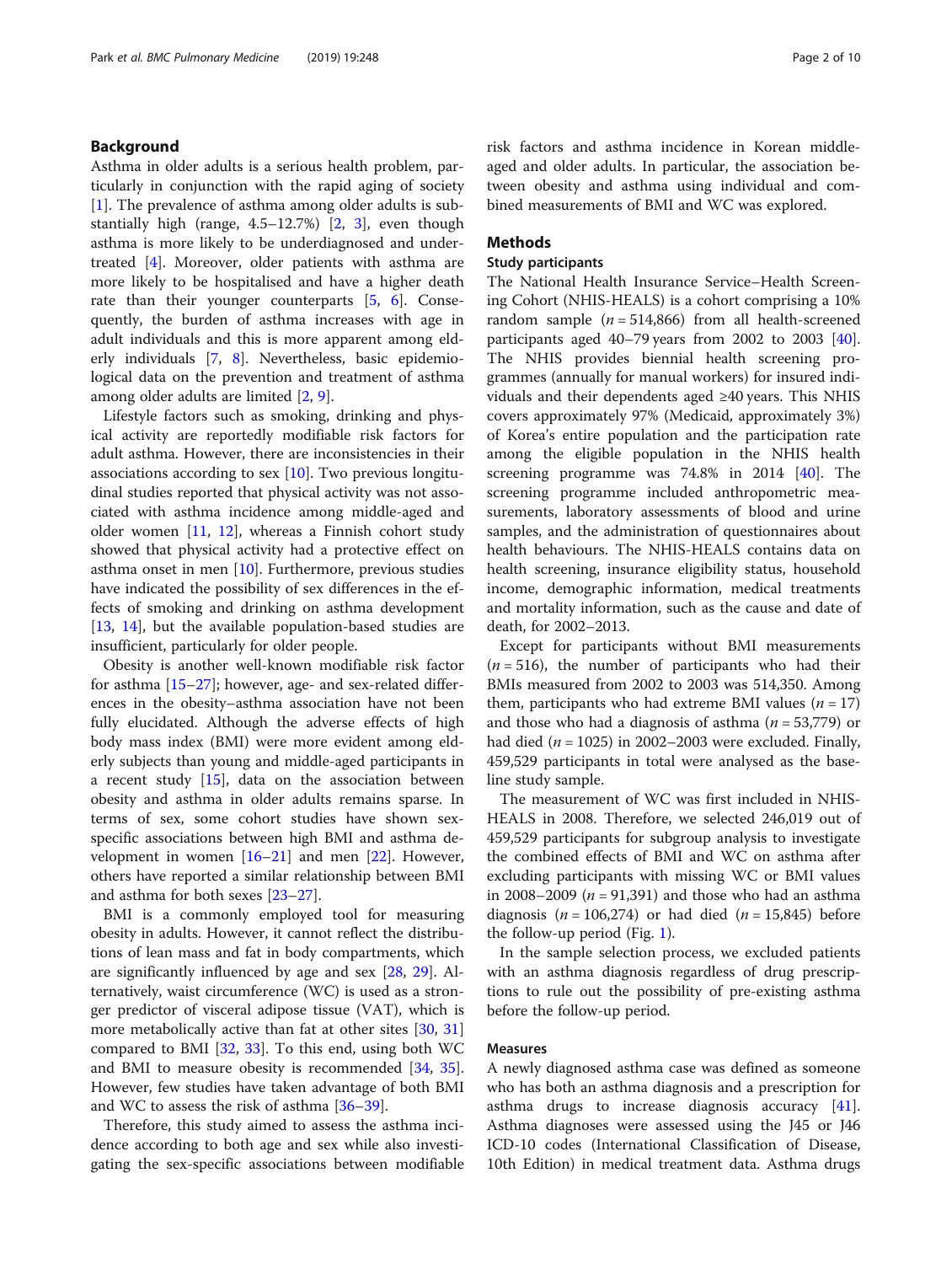included inhaled beta-agonists, inhaled corticosteroids and leukotriene receptor antagonists according to the Global Initiative for Asthma Guidelines.

Anthropometric indexes including height, weight and WC were measured in a standardised manner by trained nurses at each examination [[34](#page-9-0)]. General obesity was determined from BMI, calculated as weight in kilograms divided by the square of height in meters, and the measurements were classified into five groups based on the obesity criteria for Asians:  $1$ ) < 18.5 kg/m<sup>2</sup> (underweight), 2) 18.5 to  $\langle 23 \text{ kg/m}^2 \text{ (normal)}$ , 3) 23 to  $\langle 25 \text{ kg/m}^2 \text{)}$ (overweight), 4) 25 to  $\langle 30 \text{ kg/m}^2 \rangle$  (obesity) and 5) ≥30 kg/m<sup>2</sup> (severe obesity) [\[42\]](#page-9-0). The measured WC was used to assess abdominal obesity, which was defined as WC > 90 cm in men and  $> 85$  cm in women [[43](#page-9-0)]. The combined variable of BMI and WC was categorised into six groups: 1) no abdominal obesity & underweight/normal BMI, 2) no abdominal obesity & overweight BMI, 3) no abdominal obesity & obese BMI, 4) abdominal obesity & underweight/normal BMI, 5) abdominal obesity & overweight BMI and 6) abdominal obesity & obese BMI.

Household income was divided into three groups (low: grade 0–4, middle: grade 5–8 and high: grade 9–10), based on 11 levels of insurance fees in the NHIS insurance eligibility data. Information on health behaviours such as smoking, drinking and physical activity was collected via questionnaires. Smoking status was categorised as current

smoker, past smoker and non-smoker using the question "Do you smoke cigarettes now?" with three levels of responses: 1) never smoked, 2) smoked in the past, but not now and 3) currently smoke. The questionnaires regarding drinking and physical activity were assessed based on the frequency of behaviours and consisted of five levels: 1) none, 2) 2–3 times per month, 3) 1–2 times per week, 4) 3–4 times per week and 5) almost every day. Using these levels, the variables were categorised into none, < 2 times per week and > 3 times per week. The insurance types were: self-employed insured, employed insured and medical aid beneficiary.

# Analysis

The development of asthma was monitored from 1 January 2004 to 31 December 2013 for the analysis of baseline BMI and health behaviours. For subgroup analysis on both BMI and WC, the follow-up for asthma incidence started on 1 January 2010 and ended on 31 December 2013. The participants who had medical records with an asthma diagnosis code (J45 or J46) before starting the follow-up (1 January 2004 for the main analysis and 1 January 2010 for subgroup analysis) were excluded in the analysis to confirm the preexistence of asthma. Asthma incidence was the end-point for all analyses and participants who were dead or did not have an asthma diagnosis by 31 December 2013 were censored.

<span id="page-2-0"></span>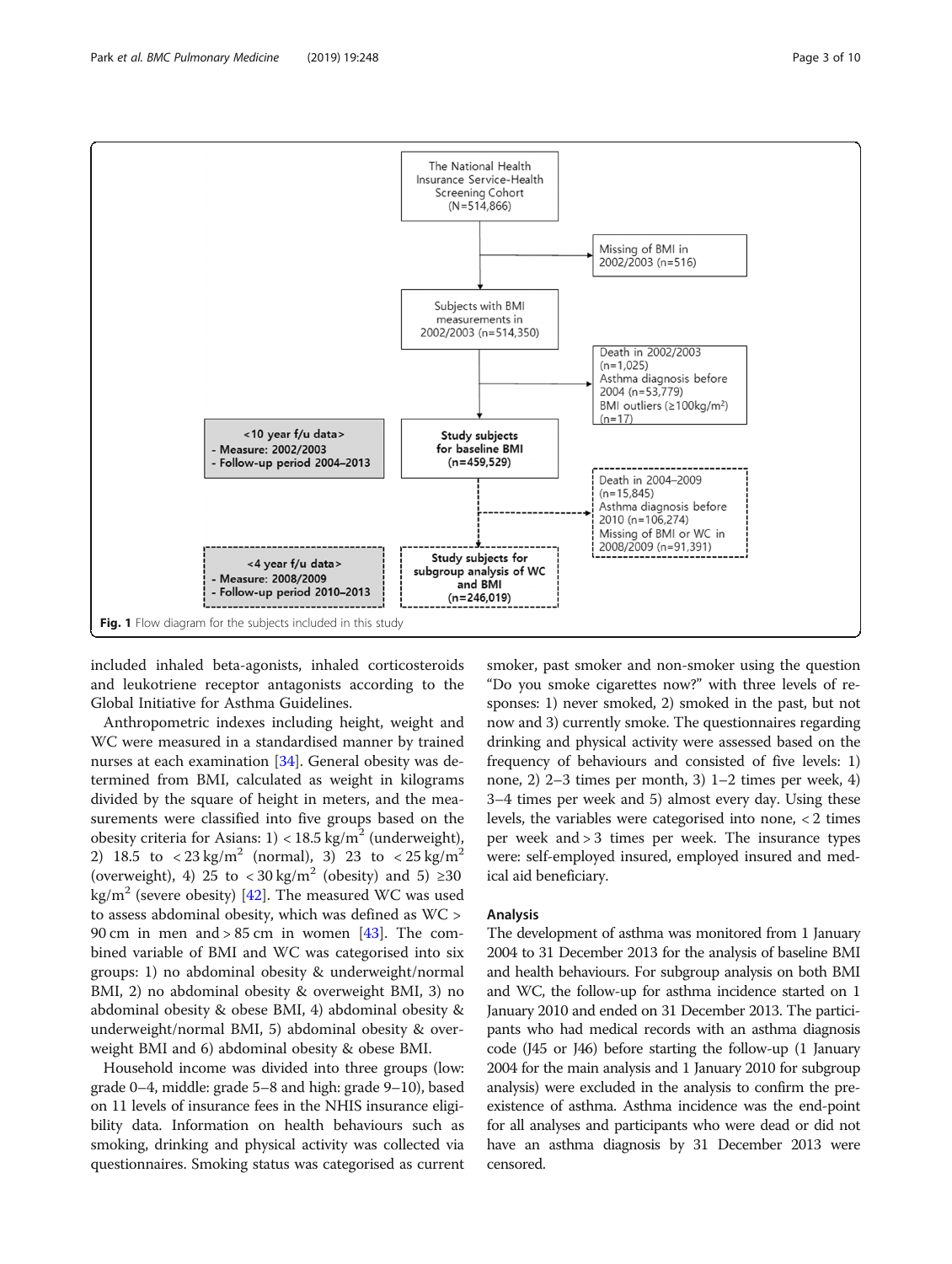First, the sample size and proportion of each category were calculated to check the distribution of the baseline population. We analysed the asthma incidence rates according to sex and age groups, which were calculated by dividing the number of new cases of asthma by the summing person-years of observation in each category during the follow-up period. Uni- and multi-variable hazard ratios (HRs) and their 95% confidence intervals (CIs) were estimated using Cox proportional hazard models to evaluate the effects of baseline BMI on asthma incidence. In the subgroup analysis, HRs were estimated to explore the effects of BMI and WC both separately and in combination in 2008/2009 on the development of asthma. Multivariable models were adjusted for age, insurance type, household income, smoking, drinking and physical activity at the baseline. To reduce data loss, missing values for smoking, drinking and physical activity were included in the analysis as a separate category named 'unknown'.

Sensitivity analysis with various follow-up times was conducted to evaluate the induction period for obesityinduced asthma. We compared the effects of the baseline characteristics on the asthma incidence using two and four years of induction time before the asthma follow-up.

All analyses of men and women were conducted separately to explore the association between BMI and asthma incidence in terms of sex. Statistical analyses were performed using SAS version 9.4 (SAS Institute Inc., Cary, NC, USA).

# Results

The cohort comprised 459,529 participants (men, 254, 643; women, 204,886) with 9.2 years of mean follow-up time. The study period counted as 4,248,813 personyears (men, 2,358,541 person-years; women, 1,890,272 person-years). During the observation period, 24,959 men and 28,412 women developed asthma. The distributions of the characteristics at the baseline are presented according to sex in Table 1. The mean ages at the baseline were 51.5 and 53.1 years in men and women, respectively. A higher prevalence of current smoking (men, 40.6%; women, 2.6%) and alcohol consumption (≥3 times a week: men, 19.4%; women, 1.8%) was observed more in men than in women. Moreover, the proportions of frequent physical activity (≥3 times a week: men, 20.1%; women, 15.9%) and obesity (BMI ≥25 kg/ m2 : men, 35.5%; women, 33.6%) were higher in men than in women.

Figure [2](#page-4-0) shows the incidence rates of asthma based on age and BMI by sex. The overall incidence rates were 10.6 and 15.0 per 1000 person-years in men and women, respectively. The asthma incidence rates were higher among women than among men for those aged 40–60 years. Although the incidence of asthma increased with

|                                                                                  | Men            | Women          |
|----------------------------------------------------------------------------------|----------------|----------------|
|                                                                                  | n(%)           | n (%)          |
| Total                                                                            | 254,643        | 204,886        |
| Age                                                                              |                |                |
| $40 - 49$                                                                        | 128,281 (50.4) | 90,458 (44.2)  |
| $50 - 59$                                                                        | 71,765 (28.2)  | 58,433 (28.5)  |
| $60 - 69$                                                                        | 43,079 (16.9)  | 42,448 (20.7)  |
| $\geq 70$                                                                        | 11,518(4.5)    | 13,547 (6.6)   |
| Household income                                                                 |                |                |
| Low                                                                              | 62,487 (24.5)  | 75,521 (36.9)  |
| Medium                                                                           | 97,249 (38.2)  | 70,298 (34.3)  |
| High                                                                             | 94,907 (37.3)  | 59,067 (28.8)  |
| Insurance type                                                                   |                |                |
| Self-employed insured                                                            | 79,514 (31.2)  | 94,455 (46.1)  |
| Employed insured                                                                 | 174,968 (68.7) | 110,128 (53.8) |
| Medical aid beneficiary                                                          | 161(0.1)       | 303 (0.2)      |
| BMI                                                                              |                |                |
| Underweight ( $<$ 18.5 kg/m <sup>2</sup> )                                       | 5548 (2.2)     | 4647 (2.3)     |
| Normal (18.5 - < 23 kg/m <sup>2</sup> )                                          | 86,195 (33.9)  | 77,837 (38.0)  |
| Overweight (23-< 25 kg/m <sup>2</sup> )                                          | 72,614 (28.5)  | 53,585 (26.2)  |
| Obesity (25 - < 30 kg/m <sup>2</sup> )                                           | 85,063 (33.4)  | 61,638 (30.1)  |
| Severe obesity ( $\geq$ 30 kg/m <sup>2</sup> )                                   | 5223(2.1)      | 7179 (3.5)     |
| Smoking status                                                                   |                |                |
| Unknown                                                                          | 11,751 (4.6)   | 7766 (3.8)     |
| Never smoker                                                                     | 101,698 (39.9) | 189,987 (92.7) |
| Past smoker                                                                      | 37,778 (14.8)  | 1825 (0.9)     |
| Current smoker                                                                   | 103,416 (40.6) | 5308 (2.6)     |
| Alcohol consumption                                                              |                |                |
| Unknown                                                                          | 3612 (1.4)     | 5007 (2.4)     |
| None                                                                             | 85,986 (33.8)  | 164,513 (80.3) |
| <twice a="" td="" week<=""><td>115,545 (45.4)</td><td>31,637 (15.4)</td></twice> | 115,545 (45.4) | 31,637 (15.4)  |
| $\geq$ Three times a week                                                        | 49,500 (19.4)  | 3729 (1.8)     |
| Physical activity                                                                |                |                |
| Unknown                                                                          | 7844 (3.1)     | 6031 (2.9)     |
| None                                                                             | 121,735 (47.8) | 133,098 (65.0) |

BMI = Body Mass Index

Baseline characteristics were measured in 2002/2003

age for both sexes, the increase was much steeper for men than for women. Therefore, the incidence rate was higher among men than women in individuals aged ≥70 years. In the BMI categories, the incidence of asthma was U-shaped in men. Underweight subjects had the highest incidence of asthma (16.6 per 1000 person-years) among the BMI ranges and the second-highest incidence

< Twice a week 73,988 (29.1) 33,089 (16.2) ≥ Three times a week 51,076 (20.1) 32,668 (15.9)

#### Table 1 Baseline characteristics of study participants by sex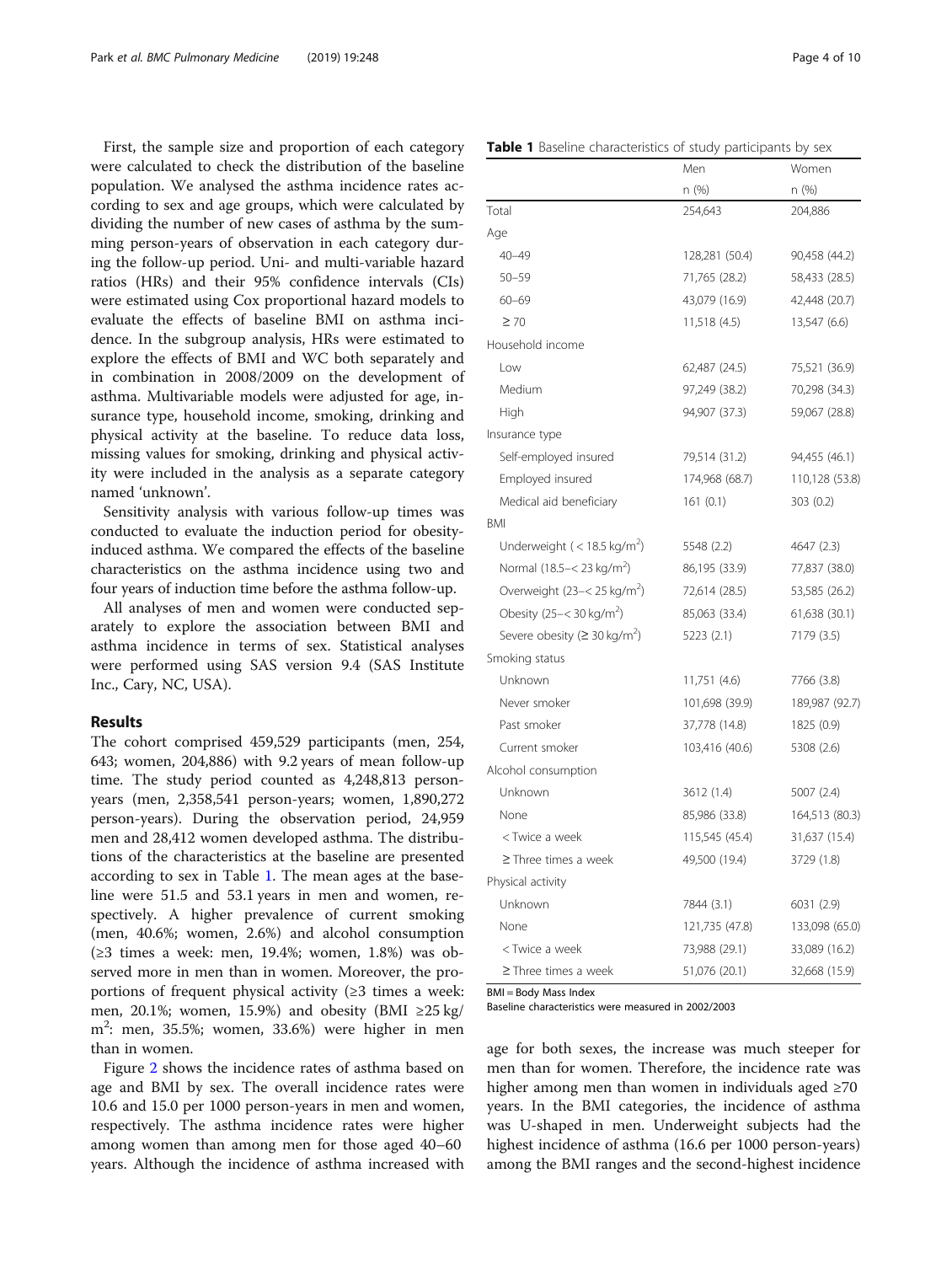<span id="page-4-0"></span>

was observed in the severe obesity group (11.7 per 1000 person-years). Meanwhile, the incidence of asthma increased monotonically with BMI in women and the highest incidence was observed in severely obese women (19.2 per 1000 person-years).

Table [2](#page-5-0) presents the uni- and multi-variable HRs for the asthma incidence according to various risk factors based on sex. Severe obesity based on BMI was a common risk factor for asthma incidence in both sexes (BMI ≥30 kg/m<sup>2</sup>, men HR = 1.23, 95% CI: 1.13–1.34; women, HR = 1.40, 95% CI: 1.32–1.48). In women, BMI-based underweight status was associated with a lower risk of asthma compared to normal weight, whereas underweight men had an increased risk of asthma (men, HR = 1.32, 95% CI: 1.23–1.43; women, HR = 0.94, 95% CI:  $0.87-1.03$ ).

Current smoking was a significant risk factor for asthma development in both sexes (men: HR = 1.07; 95%  $CI = 1.04 - 1.10$ ; women: HR = 1.42; 95%  $CI = 1.33 - 1.51$ . Men who drank had a lower HR for asthma than those who did not  $(HR = 0.86; 95\% \text{ CI} = 0.83-0.90)$ . However, a non-significant effect was observed in women. Physical activity had a preventive effect on the development of asthma in men (HR = 0.96; 95% CI = 0.93–0.99), whereas it was a risk factor for women  $(HR = 1.05; 95\% \text{ CI} =$ 1.02–1.08).

Table [3](#page-6-0) presents the adjusted HRs for asthma development according to the individual and combined variables of BMI (general obesity) and WC (abdominal obesity). The HRs for obesity measured by BMI in 2008/2009 were similar to those for obesity measured by BMI in 2002/2003 in the main analysis (BMI ≥30 kg/m<sup>2</sup>, men HR = 1.23, 95% CI: 1.05–1.45; women, HR = 1.28, 95% CI: 1.12–1.47). High WC was significantly associated with asthma incidence in both sexes. In the results for the combined variable of BMI and WC, women showed similar associations for general obesity measured by BMI and asthma regardless of abdominal obesity. However, an increased risk for asthma was observed in for overweight/obesity as measured by BMI only in men with abdominal obesity. Men without abdominal obesity did not show an increased risk of asthma even in obesity based on BMI.

Sensitivity analysis was conducted using two- and four-year lag times before the follow-up for asthma development. The association patterns between BMI and asthma were similar, although HRs were slightly decreased (Additional file [1](#page-8-0): Table S1).

## **Discussion**

We defined pre-existing asthma based on the diagnosis of asthma with ICD-10 codes (J45 or J46) regardless of drug prescription in the selection process for the study sample, whereas newly diagnosed asthma was defined using both asthma diagnosis and drug prescription during the follow-up period for asthma incidence. A previous study by Dombkowski et al. explored the accuracy of several case definitions for asthma based on the claims database [[41\]](#page-9-0). They compared the positive predictive values of different case definitions including participants taking one or more asthma medications (Rx cases) and those who were not taking asthma medications despite having an asthma diagnosis (Dx cases). They reported a higher accuracy for the definition of Rx cases than those of Dx cases. Thus, when we focus on the accurate detection of new asthma diagnoses, it may be more appropriate to consider both drug prescription and asthma diagnosis as a definition for asthma. However, it is more important to fully exclude patients with underlying asthma from the sample selection process. If there were patients who had not been prescribed drugs due to the temporary improvement of symptoms, preexisting asthma cannot be detected using the same definition as for newly diagnosed asthma. Therefore, two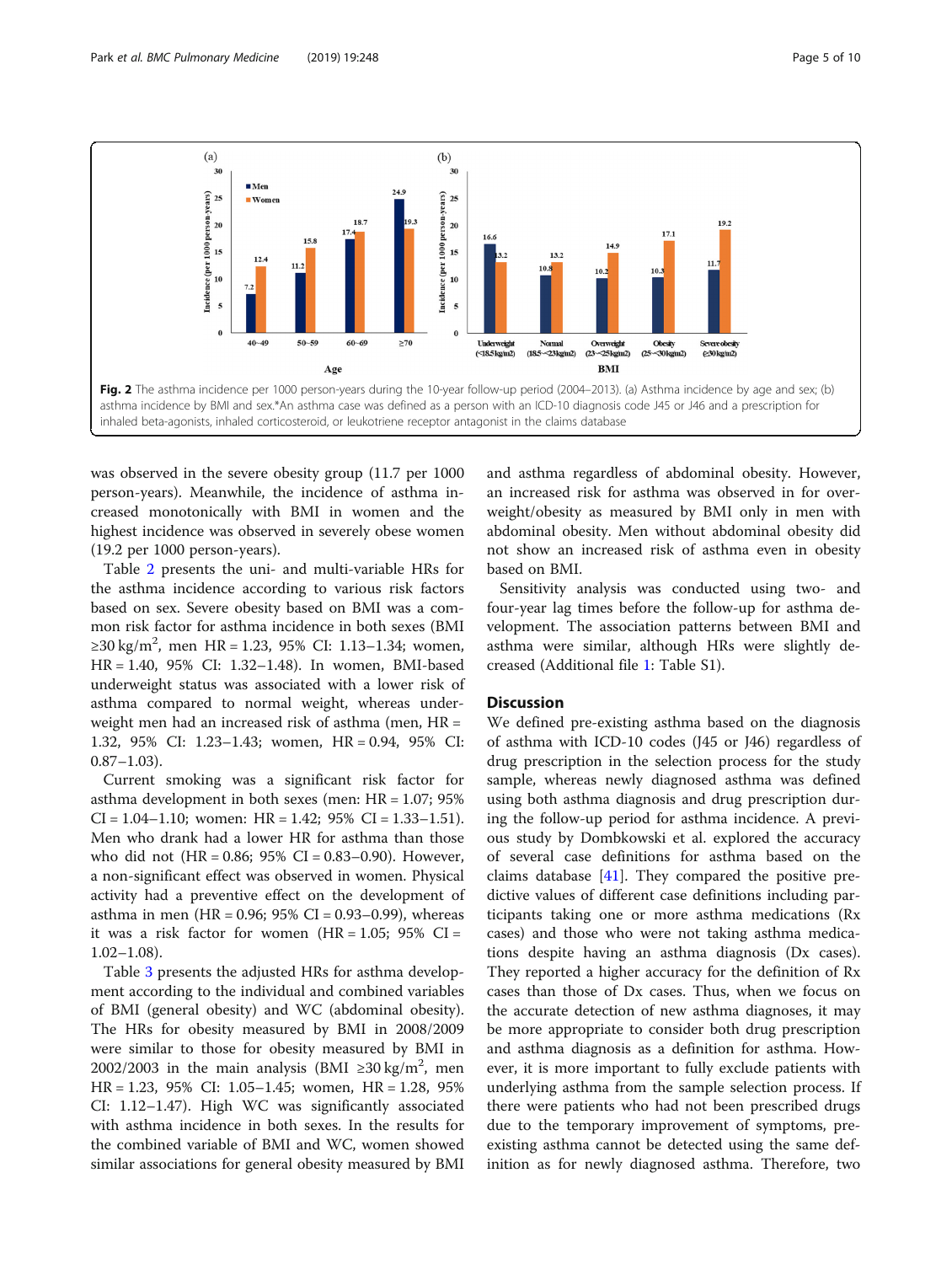|                                                                                                                                                                                                                                           | Men    |                                  |                                   | Women  |                                  |                                   |
|-------------------------------------------------------------------------------------------------------------------------------------------------------------------------------------------------------------------------------------------|--------|----------------------------------|-----------------------------------|--------|----------------------------------|-----------------------------------|
|                                                                                                                                                                                                                                           | Case   | Univariable Model<br>HR (95% CI) | MultivariableModel<br>HR (95% CI) | Case   | Univariable Model<br>HR (95% CI) | MultivariableModel<br>HR (95% CI) |
|                                                                                                                                                                                                                                           |        |                                  |                                   |        |                                  |                                   |
| Age                                                                                                                                                                                                                                       |        |                                  |                                   |        |                                  |                                   |
| $40 - 49$                                                                                                                                                                                                                                 | 8924   | $\equiv$                         |                                   | 10,602 | $\equiv$                         |                                   |
| $50 - 59$                                                                                                                                                                                                                                 | 7451   | $1.55(1.51 - 1.60)$              | 1.53 (1.48-1.58)                  | 8547   | 1.28 (1.24-1.32)                 | $1.24(1.21 - 1.28)$               |
| $60 - 69$                                                                                                                                                                                                                                 | 6466   | 2.47 (2.39 - 2.55)               | $2.38(2.30 - 2.46)$               | 7119   | 1.53 (1.49-1.58)                 | 1.48 (1.44-1.53)                  |
| $\geq 70$                                                                                                                                                                                                                                 | 2118   | 3.70 (3.53-3.88)                 | 3.46 (3.30-3.64)                  | 2144   | $1.61(1.54 - 1.69)$              | $1.58(1.51 - 1.66)$               |
| Insurance type                                                                                                                                                                                                                            |        |                                  |                                   |        |                                  |                                   |
| Self-employed insured                                                                                                                                                                                                                     | 8927   |                                  |                                   | 13,309 |                                  |                                   |
| Employed insured                                                                                                                                                                                                                          | 16,000 | $0.78$ $(0.76 - 0.80)$           | $0.92$ $(0.89 - 0.94)$            | 15,045 | $0.96(0.94 - 0.98)$              | $1.00(0.97 - 1.02)$               |
| Medical aid beneficiary                                                                                                                                                                                                                   | 32     | 2.20 (1.56-3.12)                 | $1.69(1.20 - 2.40)$               | 58     | $1.51(1.17-1.95)$                | 1.38 (1.06-1.78)                  |
| Household income                                                                                                                                                                                                                          |        |                                  |                                   |        |                                  |                                   |
| Low                                                                                                                                                                                                                                       | 6913   | $\equiv$                         |                                   | 10,520 |                                  |                                   |
| Medium                                                                                                                                                                                                                                    | 9193   | $0.82$ (0.80-0.85)               | $0.95(0.92 - 0.98)$               | 9756   | $0.99(0.96 - 1.02)$              | $0.99(0.96 - 1.01)$               |
| High                                                                                                                                                                                                                                      | 8853   | $0.80$ $(0.77 - 0.82)$           | $0.97(0.94 - 1.00)$               | 8136   | $0.98(0.95 - 1.01)$              | $1.00(0.98 - 1.03)$               |
| BMI                                                                                                                                                                                                                                       |        |                                  |                                   |        |                                  |                                   |
| Underweight (< 18.5 kg/m <sup>2</sup> )                                                                                                                                                                                                   | 763    | 1.57 (1.46-1.69)                 | $1.32(1.23 - 1.43)$               | 554    | $1.02$ (0.94-1.10)               | $0.94(0.87 - 1.03)$               |
| Normal (18.5 - < 23 kg/m <sup>2</sup> )                                                                                                                                                                                                   | 8494   |                                  |                                   | 9571   |                                  |                                   |
| Overweight (23-< 25 kg/m <sup>2</sup> )                                                                                                                                                                                                   | 6910   | $0.94(0.91 - 0.97)$              | $1.00(0.96 - 1.03)$               | 7390   | $1.14(1.11 - 1.17)$              | $1.11(1.07 - 1.14)$               |
| Obesity (25 - < 30 kg/m <sup>2</sup> )                                                                                                                                                                                                    | 8223   | $0.95(0.93 - 0.98)$              | $1.04(1.01 - 1.07)$               | 9657   | $1.31(1.27 - 1.34)$              | $1.24(1.21 - 1.28)$               |
| Severe obesity ( $\geq$ 30 kg/m <sup>2</sup> )                                                                                                                                                                                            | 569    | $1.08(1.00 - 1.18)$              | $1.23(1.13 - 1.34)$               | 1240   | $1.50(1.42 - 1.58)$              | 1.40 (1.32-1.48)                  |
| Smoking status                                                                                                                                                                                                                            |        |                                  |                                   |        |                                  |                                   |
| Unknown                                                                                                                                                                                                                                   | 1158   | $0.95(0.90 - 1.01)$              | $1.05(0.98 - 1.13)$               | 1093   | $1.03(0.97 - 1.09)$              | $1.00(0.92 - 1.10)$               |
| Never smoker                                                                                                                                                                                                                              | 10,474 |                                  |                                   | 26,081 |                                  |                                   |
| Past smoker                                                                                                                                                                                                                               | 3803   | $0.97(0.94 - 1.01)$              | $1.11(1.07 - 1.15)$               | 269    | $1.09(0.97 - 1.23)$              | 1.10 (0.98-1.24)                  |
| Current smoker                                                                                                                                                                                                                            | 9524   | $0.89$ (0.87-0.92)               | $1.07(1.04 - 1.10)$               | 969    | $1.43(1.34 - 1.53)$              | $1.42(1.33 - 1.51)$               |
| Drinking status                                                                                                                                                                                                                           |        |                                  |                                   |        |                                  |                                   |
| Unknown                                                                                                                                                                                                                                   | 369    | $0.89$ $(0.80 - 0.99)$           | $0.85(0.76 - 0.96)$               | 728    | $1.05(0.97 - 1.13)$              | $1.00(0.90 - 1.12)$               |
| None                                                                                                                                                                                                                                      | 9749   |                                  |                                   | 22,950 |                                  |                                   |
| <twice a="" td="" week<=""><td>10,040</td><td><math>0.74(0.71 - 0.76)</math></td><td><math>0.87</math> <math>(0.84 - 0.89)</math></td><td>4180</td><td><math>0.93(0.90 - 0.97)</math></td><td><math>0.99(0.95 - 1.02)</math></td></twice> | 10,040 | $0.74(0.71 - 0.76)$              | $0.87$ $(0.84 - 0.89)$            | 4180   | $0.93(0.90 - 0.97)$              | $0.99(0.95 - 1.02)$               |
| $\geq$ Three times a week                                                                                                                                                                                                                 | 4801   | $0.85(0.82 - 0.88)$              | $0.86$ $(0.83 - 0.90)$            | 554    | $1.07(0.98 - 1.16)$              | $1.05(0.96 - 1.14)$               |
| Physical activity                                                                                                                                                                                                                         |        |                                  |                                   |        |                                  |                                   |
| Unknown                                                                                                                                                                                                                                   | 798    | $0.97(0.90 - 1.04)$              | $1.07(0.98 - 1.16)$               | 866    | $1.04(0.97 - 1.11)$              | $1.04(0.96 - 1.13)$               |
| None                                                                                                                                                                                                                                      | 12,572 |                                  |                                   | 18,364 |                                  |                                   |
| <twice a="" td="" week<=""><td>6518</td><td><math>0.82</math> (0.80-0.85)</td><td><math>0.96(0.93 - 0.99)</math></td><td>4503</td><td><math>0.97(0.94 - 1.01)</math></td><td>1.02 (0.99-1.06)</td></twice>                                | 6518   | $0.82$ (0.80-0.85)               | $0.96(0.93 - 0.99)$               | 4503   | $0.97(0.94 - 1.01)$              | 1.02 (0.99-1.06)                  |
| $\geq$ Three times a week                                                                                                                                                                                                                 | 5071   | $0.94(0.91 - 0.97)$              | $0.96(0.93 - 0.99)$               | 4679   | 1.03 (1.00-1.07)                 | $1.05(1.02 - 1.08)$               |

<span id="page-5-0"></span>Table 2 Hazard ratios for asthma during a 10-year follow-up (2004–2013) according to age, economic status, health behaviours and BMI by sex

 $\overline{BMI} = \overline{Body}$  Mass Index;  $HR =$  hazard ratios;  $CI =$  confidence intervals

different definitions of asthma were used to increase the diagnosis accuracy and exclude the possibility of underlying asthma prevalence.

Asthma incidence increased with age in both sexes and the increasing trend in terms of age was more prominent among men than among women. In addition, earlier studies revealed a higher asthma incidence among

older individuals than among middle-aged individuals, particularly among men. For example, the asthma incidence in a Canadian population was 3.7 (2.8) and 4.2 (3.2) per 1000 person-years in individuals aged 40–69 and ≥ 70 years for 2000–2001 (2004–2005), respectively. The increment of the asthma incidence between middleaged and elderly individuals was higher among men than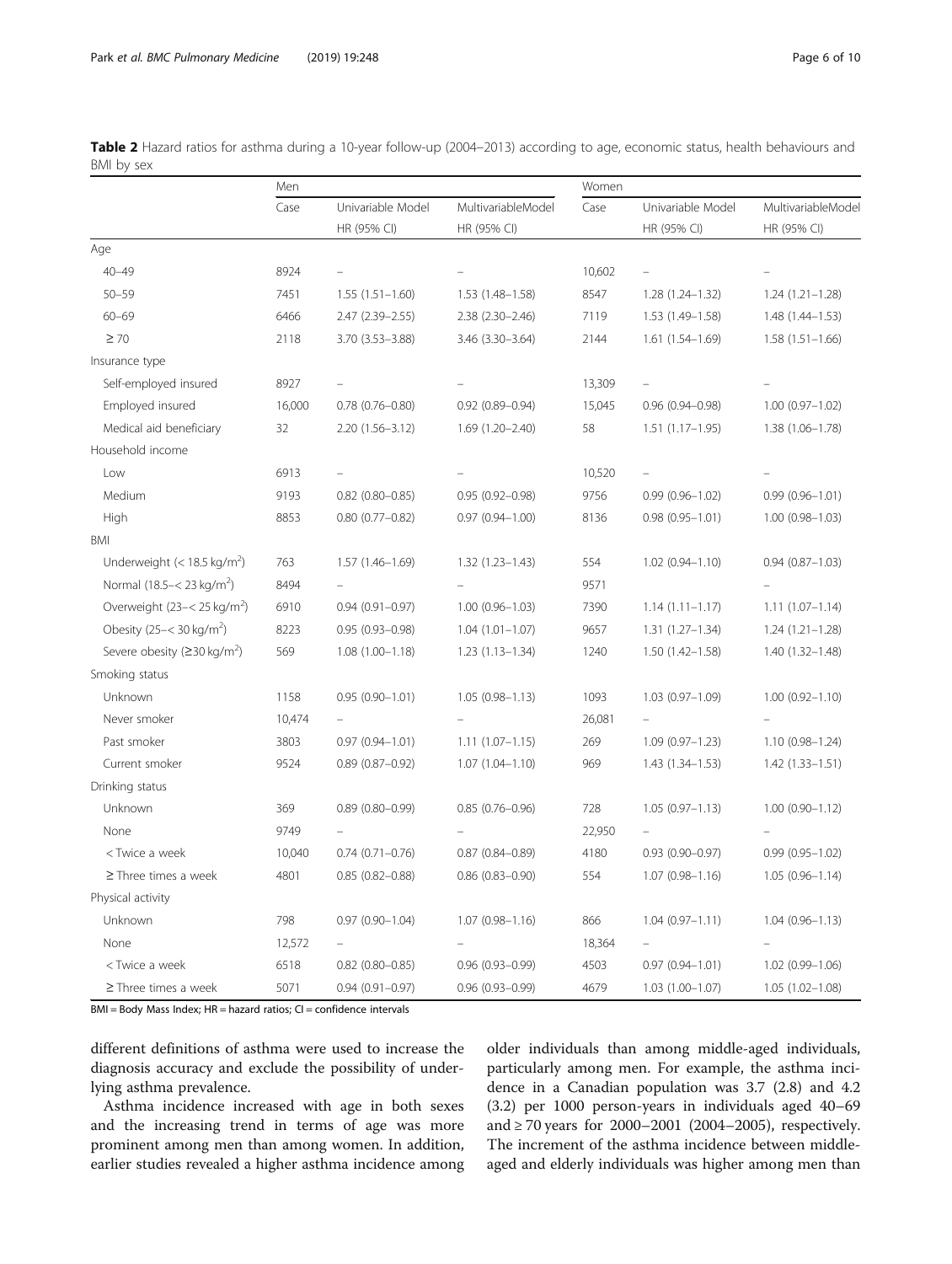|                                                                       |              | Men        |                     | Women      |                     |
|-----------------------------------------------------------------------|--------------|------------|---------------------|------------|---------------------|
|                                                                       |              | Case/N     | HR (95% CI)         | Case/N     | HR (95% CI)         |
| Body Mass Index (BMI)                                                 |              |            |                     |            |                     |
| Underweight $(< 18.5 \text{ kg/m}^2)$                                 |              | 160/2706   | $1.18(1.01 - 1.39)$ | 129/2353   | $0.95(0.79 - 1.13)$ |
| Normal (18.5 - < 23 kg/m <sup>2</sup> )                               |              | 2182/47659 |                     | 2306/40929 |                     |
| Overweight $(23 - < 25 \text{ kg/m}^2)$                               |              | 1846/42599 | $0.98(0.92 - 1.05)$ | 1683/27415 | $1.08(1.01 - 1.15)$ |
| Obesity $(25 - < 30 \text{ kg/m}^2)$                                  |              | 2214/48073 | $1.07(1.01 - 1.13)$ | 1967/28287 | $1.21(1.13 - 1.28)$ |
| Severe obesity ( $\geq$ 30 kg/m <sup>2</sup> )                        |              | 155/2987   | $1.23(1.05 - 1.45)$ | 222/3011   | $1.28(1.12 - 1.47)$ |
| Waist circumference (WC)                                              |              |            |                     |            |                     |
| Men                                                                   | Women        |            |                     |            |                     |
| < 80 cm                                                               | < 75 cm      | 1451/33521 |                     | 1796/33307 |                     |
| 80-< 90 cm                                                            | 75-<85 cm    | 3435/77420 | $1.05(0.99 - 1.12)$ | 2985/46929 | $1.14(1.08 - 1.21)$ |
| $90 - 100$ cm                                                         | $85 - 95$ cm | 1483/29954 | $1.13(1.05 - 1.21)$ | 1314/18686 | $1.23(1.14 - 1.32)$ |
| $\geq 100$ cm                                                         | $\geq$ 95 cm | 188/3129   | $1.34(1.16 - 1.57)$ | 212/3073   | $1.19(1.03 - 1.37)$ |
| Combination of BMI & WC                                               |              |            |                     |            |                     |
| No abdominal obesity & Underweight/Normal $(<$ 23 kg/m <sup>2</sup> ) |              | 2292/49523 |                     | 2368/42074 |                     |
| No abdominal obesity & Overweight (23-< 25 kg/m <sup>2</sup> )        |              | 1548/37389 | $0.95(0.89 - 1.01)$ | 1427/23721 | $1.07(1.00 - 1.14)$ |
| No abdominal obesity & Obesity ( $\geq$ 25 kg/m <sup>2</sup> )        |              | 1046/24029 | $1.04(0.96 - 1.12)$ | 986/14441  | $1.21(1.12 - 1.30)$ |
| Abdominal obesity $*$ & Underweight/Normal (< 23 kg/m <sup>2</sup> )  |              | 50/842     | $1.08(0.82 - 1.43)$ | 67/1208    | $0.90(0.71 - 1.15)$ |
| Abdominal obesity $*$ & Overweight (23-< 25 kg/m <sup>2</sup> )       |              | 298/5210   | $1.15(1.02 - 1.29)$ | 256/3694   | $1.15(1.01 - 1.31)$ |
| Abdominal obesity $*$ & Obesity ( $\geq$ 25 kg/m <sup>2</sup> )       |              | 1323/27031 | $1.09(1.02 - 1.17)$ | 1203/16857 | $1.22(1.13 - 1.31)$ |

<span id="page-6-0"></span>Table 3 Subgroup analysis for asthma during four-year follow-up (2010–2013) according to body mass index and waist circumference by sex

Subgroup analysis was performed using BMI and waist circumference measured in 2008/2009 excluding subjects with asthma diagnosis before the follow-up period. Separate models were developed for BMI, WC and the combination of BMI and WC after adjusting for age, insurance type, household income, smoking, drinking and physical activity

\* Abdominal obesity was defined as waist circumference > 100 cm in men or 95 cm in women

among women (men,  $40-69$  years: 2.2 and  $\geq 70$  years: 3.1; women, 40–69 years: 3.3 and ≥ 70 years: 3.4; unit: per 1000 people) [[44\]](#page-9-0). The rapid increase in asthma incidence among men might be related to sex hormones associated with the functions of epithelial cells. For example, progesterone inhibits the beat frequency of cilia and its receptor is expressed in the airway epithelium, which may affect mucociliary clearance during the menstruation cycle in women [[45\]](#page-9-0). Indeed, asthma is more prevalent and severe after puberty in women [[46](#page-9-0), [47\]](#page-9-0). Likewise, menopausal women had a significantly lower risk for asthma than premenopausal women [\[48](#page-9-0)]. Therefore, our result that the incidence of asthma among older men was relatively higher than among older women might be explained by the effect of sex hormones in middle-aged and older individuals.

Although our results showed that the asthma incidence differed between men and women, the deleterious effects of obesity according to BMI on asthma were similar for both sexes. Several prospective studies have shown sex-specific associations between obesity in terms of BMI and asthma [\[18](#page-8-0), [21](#page-8-0), [22](#page-8-0)]. However, a metaanalysis of seven cohort studies with heterogeneous results concluded that obese individuals are almost at a twofold higher risk for asthma than those with normal weight in both sexes [\[49](#page-9-0)]. Although the strength of the obesity effect (BMI ≥30 kg/m<sup>2</sup>) on asthma was slightly lower (20–40% increased risk) compared to the results of previous studies (OR or RR 1.5–3.0)  $[16–25, 27, 50]$  $[16–25, 27, 50]$  $[16–25, 27, 50]$  $[16–25, 27, 50]$  $[16–25, 27, 50]$  $[16–25, 27, 50]$  $[16–25, 27, 50]$ , a cautious comparison should be made because of the inconsistent reference category, different races (Western vs. Asian) and participants' varying ages (mainly young to middle-aged adults vs. middle-aged and older adults). The findings in our study indicate that asthma is associated with obesity regardless of sex in middle-aged and older populations in Korea.

The underlying mechanism responsible for the association between obesity and asthma has not been fully elucidated. However, the following are several plausible relationships: i) systemic inflammation modulated by adipokines and adipose tissues, ii) mechanical changes in the respiratory system and *iii*) comorbidities. Adipose tissue secretes various pro- and anti-inflammatory adipokines that modulate inflammation [\[51\]](#page-9-0). An excess of pro-inflammatory adipokines (leptin, TNF-α, IL-6, etc.) may be responsible for the association between asthma and obesity. Pro-inflammatory molecules such as TNF-α and IL-6 inhibit the production of adiponectin and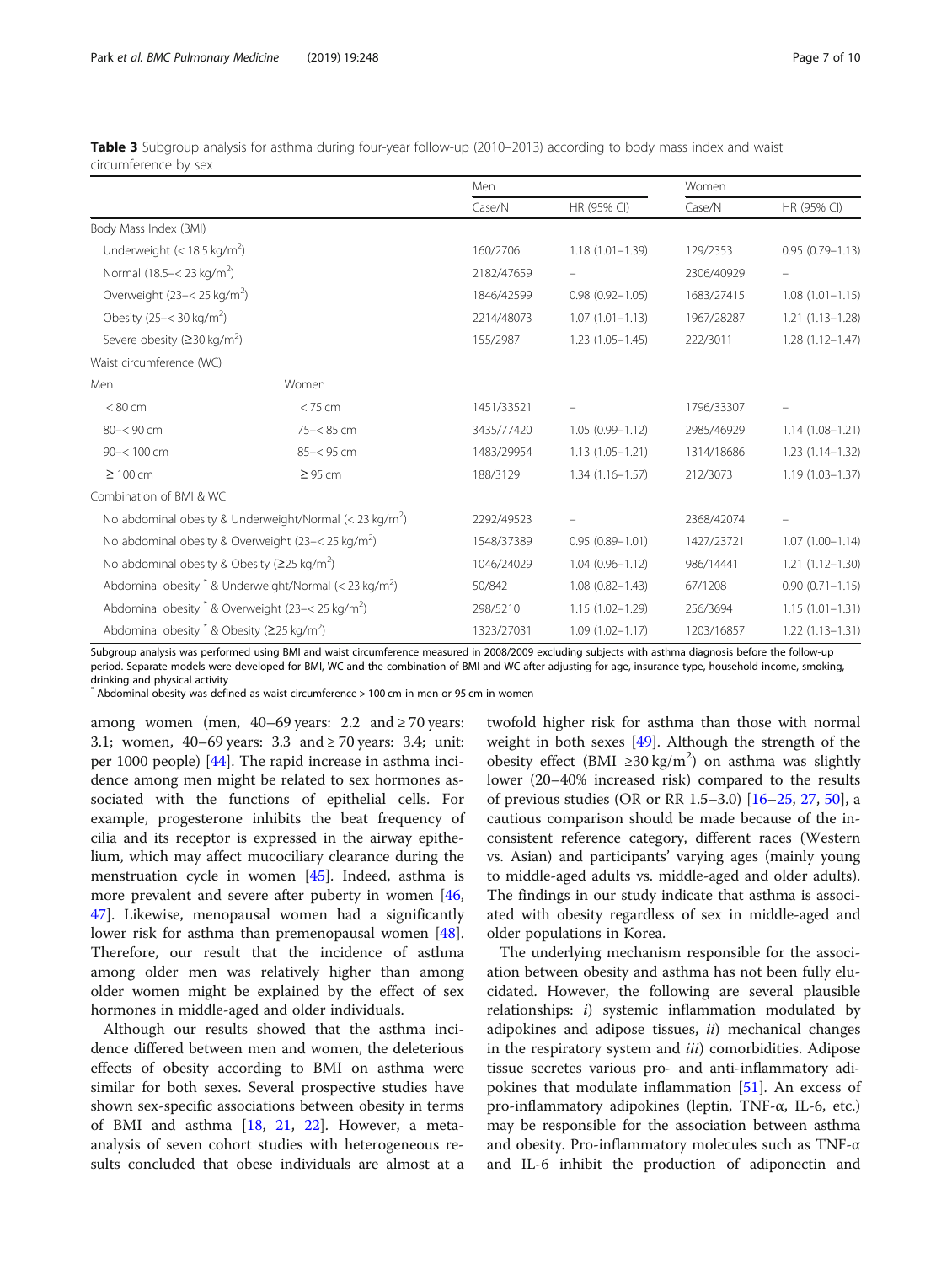typical anti-inflammatory adipokines. The serum concentrations of pro-inflammatory adipokines increased with obesity, whereas serum adiponectin concentrations were lower in obese individuals [\[52,](#page-9-0) [53](#page-9-0)]. Thus, chronic systemic inflammation in obese individuals may increase their susceptibility to airway obstruction and bronchial hyper-responsiveness [[54](#page-9-0)]. In addition, obesity causes adverse mechanical changes in lung volume and airway resistance due to increased intra-abdominal pressure, reduced diaphragm movement and changes in chest-wall properties [\[55](#page-9-0)]. Finally, common comorbidities such as obstructive sleep apnoea or gastroesophageal reflux disease could also affect the association between obesity and asthma [\[56\]](#page-9-0).

We observed a sex difference in the association between underweight status and asthma incidence. In our results, underweight men based on BMI had a higher risk of asthma development than men in normal BMI ranges but the association was non-significant in women. Although the association between underweight status and asthma is still unclear, several empirical studies have shown a higher incidence of asthma in underweight subjects compared to the normal group [\[16,](#page-8-0) [19](#page-8-0), [22](#page-8-0), [27\]](#page-8-0). Moreover, underweight status has been associated with airway hyperresponsiveness (AHR), which is one of asthma's most important pathophysiological features [\[35,](#page-9-0) [57\]](#page-9-0). For example, a study involving Korean asthma patients revealed a negative association between BMI and AHR [[57\]](#page-9-0). Another study demonstrated an elevated risk of AHR in low BMI men during a four-year follow-up period [\[35](#page-9-0)]. These studies suggest that underweight status may affect the development of asthma through a different pathway from obesity. However, the underweight– asthma association remains to be defined in various populations with further studies, particularly regarding the sex difference.

It was found that the combined effect of abdominal obesity and BMI was also different between the sexes. Our results showed that only 'obese men with abdominal obesity' had a higher risk for asthma. 'Obese men without abdominal obesity' did not have an increased risk of asthma compared to those with 'normal weight without abdominal obesity'. Meanwhile, the risk for asthma in women was elevated in general obesity based on BMI regardless of waist size. These results might be because VAT distribution showed age and sex differences. Abdominal obesity is characterised as increased adipose tissue surrounding the intra-abdominal organs, which is known as VAT [[28\]](#page-8-0). The incremental amount of VAT according to WC was greater in men than in women [[58,](#page-9-0) [59\]](#page-9-0). Furthermore, the slope of incremental VAT was steeper in older adults than in younger adults of either sex [\[59](#page-9-0)]. Therefore, the effect of abdominal obesity may be more prominent in older men.

Our study showed that health-related behaviours such as smoking, drinking and physical activity were associated with asthma risk. Similar to previous results [\[60](#page-9-0), [61](#page-9-0)], smoking was a risk factor for asthma in our study because cigarette smoking can modify inflammation, which is associated with asthma  $[62]$ . Drinking was associated with a lower risk of asthma for women in our study, which is inconsistent with a previous study that found a U-shaped association with the risk for asthma  $[12]$ . This inconsistency in the association was attributed to differences in drinking behaviours, such as the preferred beverage type and number of consumed drinks, which can substantially change the association pattern. Our results showed that frequent exercise had a protective effect on asthma in men but the opposite effect in women. A previous meta-analysis also showed the inconsistency of the association between physical activity and asthma because of hidden effects including sex difference [[10](#page-8-0)]. We only considered the frequency of physical activity, thus sex differences in the strength or duration of exercise could affect the results.

This study has several limitations. First, there was uncertainty regarding the accuracy of the definition of asthma using ICD-10 codes in the NHIS claims database. The differential diagnosis of chronic obstructive pulmonary disease (COPD) and asthma in primary care is challenging [\[63](#page-9-0)]. Thus, the asthma patients in our data could also have COPD. Although the positive predictive value of asthma in children was > 90% using the case definition of children prescribed one or more asthma medications in the claims database [\[41\]](#page-9-0), we could not rule out the possibility that the number of patients with asthma may be either over- or underestimated. Second, we selected participants who had their BMI measured at the baseline and/or 2008–2009, which may have led to selection bias. However, the distributions of the baseline characteristics including obesity were similar to those in the original dataset and other nationally representative data such as the Korea National Health and Nutrition Examination Survey (data not shown) [[64](#page-9-0)]. In addition, BMI in 2008–2009 was similar to the baseline BMI. Third, health-related behaviours such as smoking, drinking and physical activity were measured using self-reported questionnaires. The accuracy of the selfreported health behaviours has been explored previously and the results indicate the under-reporting of risky behaviours [[65](#page-9-0), [66](#page-9-0)]. This limitation could lead to an underestimation of the effect of health-related behaviours on asthma.

# Conclusions

This study showed an association between modifiable risk factors and asthma incidence in later life. Lifestyle factors including obesity, smoking, drinking and physical activity had independent effects on asthma incidence. Our results suggest that weight control and a healthy lifestyle can help prevent asthma.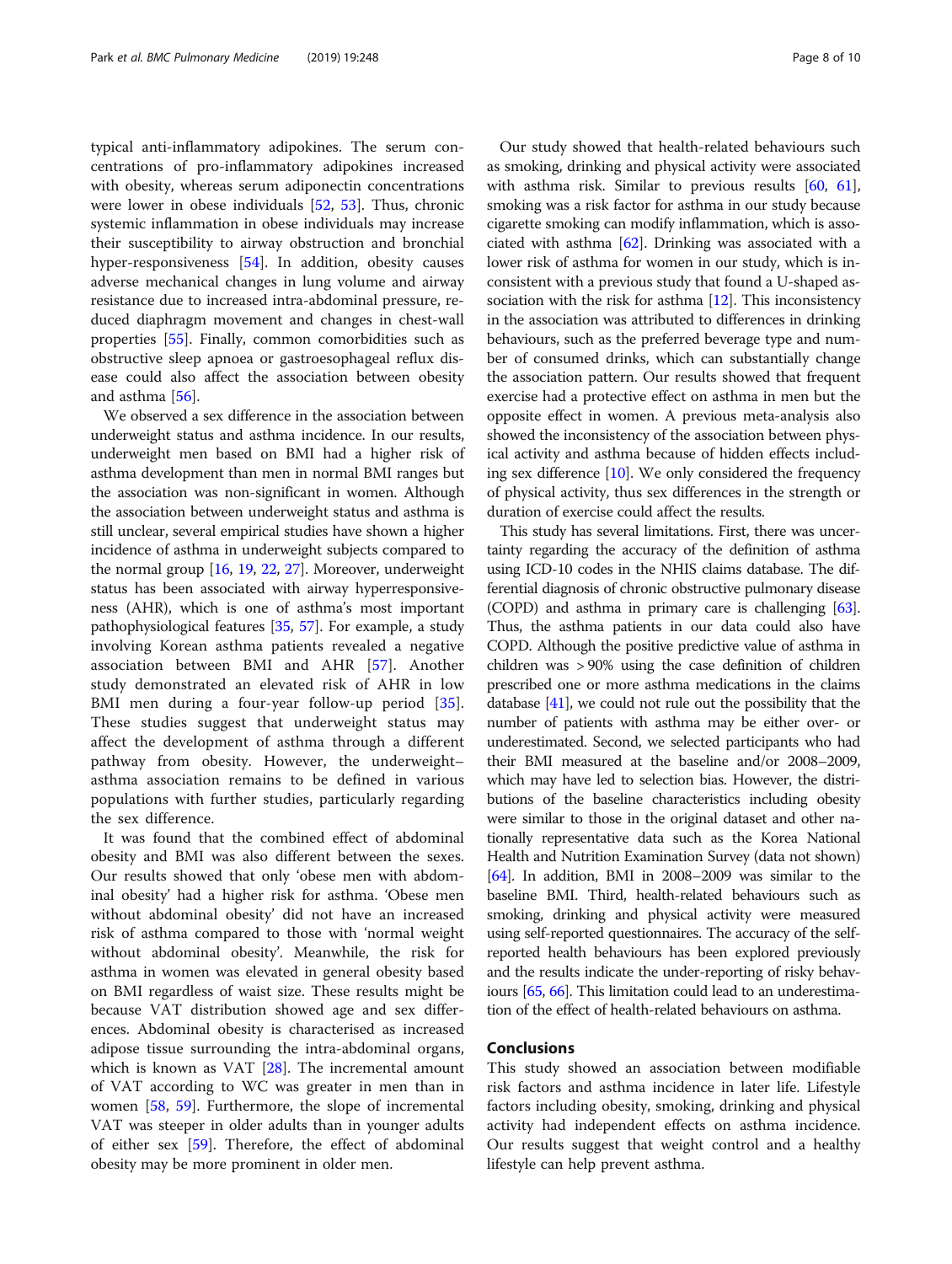# <span id="page-8-0"></span>Supplementary information

Supplementary information accompanies this paper at [https://doi.org/10.](https://doi.org/10.1186/s12890-019-1023-3) [1186/s12890-019-1023-3.](https://doi.org/10.1186/s12890-019-1023-3)

Additional file 1: Table S1. Sensitivity analysis for association between baseline BMI (2002–2003) and asthma incidence according to various lag time by sex. This analysis was performed to confirm the similarity of the associations between the risk factors and asthma when using different start dates.

#### Abbreviations

AHR: Airway Hyperresponsiveness; BMI: Body Mass Index; CIs: Confidence Intervals; HRs: Hazard Ratios; ICD-10: International Classification of Disease, 10th Edition; NHIS-HEALS: National Health Insurance Service-Health Screening Cohort; VAT: Visceral Adipose Tissue; WC: Waist Circumference

### Acknowledgments

This study used NHIS-HEALS data (NHIS-2017-2-465) provided by the NHIS. The authors declare no potential conflicts of interest with NHIS with respect to the authorship and/or publication of this article.

## Authors' contributions

SP and JWK designed the study. SP and SYJ analysed the data and wrote the manuscript. All authors read and approved the final version of the manuscript.

## Funding

This research was supported by the Basic Science Research Programme through the National Research Foundation of Korea (NRF) funded by the Ministry of Education, Science and Technology (NRF-2019R1I1A1A01046991). This funding source had no role in the design of this study and will not have any role during its execution, analyses, interpretation of the data, or decision to submit results.

#### Availability of data and materials

The NHIS-HEALS data are distributed to registered user through the official website of NHIS data sharing service [\(https://nhiss.nhis.or.kr/bd/ay/bdaya001](https://nhiss.nhis.or.kr/bd/ay/bdaya001iv.do) [iv.do\)](https://nhiss.nhis.or.kr/bd/ay/bdaya001iv.do). After the evaluation of research proposal by NHIS review committee, registered user can receive special access privileges to the data.

## Ethics approval and consent to participate

This study was approved by the institutional review board of Kyungpook National University (IRB number: KNU 2016–0077). After the National Health Insurance Service (NHIS) review committee reviewed the ethics approval and research proposal, we had the permission to use the NHIS-HEALS data (NHIS-2017-2-465). The data were released after anonymisation and deidentification; therefore, informed consent could not be obtained from individual participants.

## Consent for publication

Not applicable.

#### Competing interests

The authors declare that they have no competing interests.

## Author details

<sup>1</sup>College of Pharmacy and Research Institute of Pharmaceutical Sciences, Kyungpook National University, 80 Daehak-ro, Daegu 41566, South Korea. <sup>2</sup>College of Pharmacy, Chung-Ang University, Seoul, Republic of Korea.

## Received: 28 February 2019 Accepted: 9 December 2019 Published online: 16 December 2019

#### References

- 1. Gibson PG, McDonald VM, Marks GB. Asthma in older adults. Lancet (London, England). 2010;376(9743):803–13.
- Yáñez A, Cho S-H, Soriano JB, Rosenwasser LJ, Rodrigo GJ, Rabe KF, Peters S, Niimi A, Ledford DK, Katial R, et al. Asthma in the elderly: what we know and what we have yet to know. World Allergy Organization J. 2014;7(1):8–8.
- 3. Hanania NA, King MJ, Braman SS, Saltoun C, Wise RA, Enright P, Falsey AA, Mathur SK, Ramsdell JW, Rogers L, et al. Asthma in the elderly: current

understanding and future research needs: a report of a National Institute on Aging (NIA) workshop. J Allergy Clin Immunol. 2011;128(3 Suppl):S4–S24.

- 4. Enright PL, McClelland RL, Newman AB, Gottlieb DJ, Lebowitz MD. Underdiagnosis and undertreatment of asthma in the elderly. Cardiovascular Health Study Res Group Chest. 1999;116(3):603–13.
- 5. Moorman JE, Rudd RA, Johnson CA, King M, Minor P, Bailey C, Scalia MR, Akinbami LJ: National surveillance for asthma--United States, 1980-2004. Morbidity and mortality weekly report Surveillance summaries (Washington, DC : 2002) 2007, 56(8):1–54.
- 6. Moorman JE, Mannino DM. Increasing U.S. asthma mortality rates: who is really dying? The Journal of asthma : official journal of the Association for the Care of Asthma. 2001;38(1):65–71.
- 7. Nunes C, Pereira AM, Morais-Almeida M. Asthma costs and social impact. Asthma res practice. 2017;3:1.
- 8. Lee YH, Yoon SJ, Kim EJ, Kim YA, Seo HY, Oh IH. Economic burden of asthma in Korea. Allergy asthma proceedings. 2011;32(6):35–40.
- 9. Song W-J, Kang M-G, Chang Y-S, Cho S-H. Epidemiology of adult asthma in Asia: toward a better understanding. Asia Pac Allergy. 2014;4(2):75–85.
- 10. Eijkemans M, Mommers M, Draaisma JMT, Thijs C, Prins MH. Physical activity and asthma: a systematic review and meta-analysis. PLoS One. 2012;7(12):e50775.
- 11. Benet M, Varraso R, Kauffmann F, Romieu I, Anto JM, Clavel-Chapelon F, Garcia-Aymerich J. The effects of regular physical activity on adult-onset asthma incidence in women. Respir Med. 2011;105(7):1104–7.
- 12. Lieberoth S, Backer V, Kyvik KO, Skadhauge LR, Tolstrup JS, Gronbaek M, Linneberg A, Thomsen SF. Intake of alcohol and risk of adult-onset asthma. Respir Med. 2012;106(2):184–8.
- 13. Langhammer A, Johnsen R, Gulsvik A, Holmen TL, Biermer L, Sex differences in lung vulnerability to tobacco smoking. Eur Respir J. 2003;21(6):1017–23.
- 14. Roh D, Lee DH, Lee SK, Kim SW, Kim SW, Cho JH, Kim BG, Shin JH. Sex difference in IgE sensitization associated with alcohol consumption in the general population. Sci Rep. 2019;9(1):12131.
- 15. Wang L, Wang K, Gao X, Paul TK, Cai J, Wang Y. Sex difference in the association between obesity and asthma in U.S. adults: findings from a national study. Respir Med. 2015;109(8):955–62.
- 16. Beckett WS, Jacobs DR Jr, Yu X, Iribarren C, Williams OD. Asthma is associated with weight gain in females but not males, independent of physical activity. Am J Respir Crit Care Med. 2001;164(11):2045–50.
- 17. Camargo CA Jr, Weiss ST, Zhang S, Willett WC, Speizer FE. Prospective study of body mass index, weight change, and risk of adult-onset asthma in women. Arch Intern Med. 1999;159(21):2582–8.
- 18. Chen Y, Dales R, Tang M, Krewski D. Obesity may increase the incidence of asthma in women but not in men: longitudinal observations from the Canadian National Population Health Surveys. Am J Epidemiol. 2002;155(3): 191–7.
- 19. Guerra S, Sherrill DL, Bobadilla A, Martinez FD, Barbee RA. The relation of body mass index to asthma, chronic bronchitis, and emphysema. Chest. 2002;122(4):1256–63.
- 20. Romieu I, Avenel V, Leynaert B, Kauffmann F, Clavel-Chapelon F. Body mass index, change in body Silhouette, and risk of asthma in the E3N cohort study. Am J Epidemiol. 2003;158(2):165–74.
- 21. Shaheen SO, Sterne JAC, Montgomery SM, Azima H. Birth weight, body mass index and asthma in young adults. Thorax. 1999;54(5):396–402.
- 22. Huovinen E, Kaprio J, Koskenvuo M. Factors associated to lifestyle and risk of adult onset asthma. Respir Med. 2003;97(3):273–80.
- 23. Gunnbjornsdottir MI, Omenaas E, Gislason T, Norrman E, Olin AC, Jogi R, Jensen EJ, Lindberg E, Bjornsson E, Franklin K, et al. Obesity and nocturnal gastro-oesophageal reflux are related to onset of asthma and respiratory symptoms. Eur Respir J. 2004;24(1):116–21.
- 24. Nystad W, Meyer HE, Nafstad P, Tverdal A, Engeland A. Body mass index in relation to adult asthma among 135,000 Norwegian men and women. Am J Epidemiol. 2004;160(10):969–76.
- 25. Xu B, Pekkanen J, Laitinen J, Jarvelin MR. Body build from birth to adulthood and risk of asthma. Eur J Pub Health. 2002;12(3):166–70.
- 26. Hjellvik V, Tverdal A, Furu K. Body mass index as predictor for asthma: a cohort study of 118,723 males and females. Eur Respir J. 2010;35(6):1235–42.
- 27. Rönmark E, Andersson C, Nyström L, Forsberg B, Järvholm B, Lundbäck B. Obesity increases the risk of incident asthma among adults. Eur Respir J. 2005;25(2):282–8.
- 28. Shuster A, Patlas M, Pinthus JH, Mourtzakis M. The clinical importance of visceral adiposity: a critical review of methods for visceral adipose tissue analysis. Br J Radiol. 2012;85(1009):1–10.